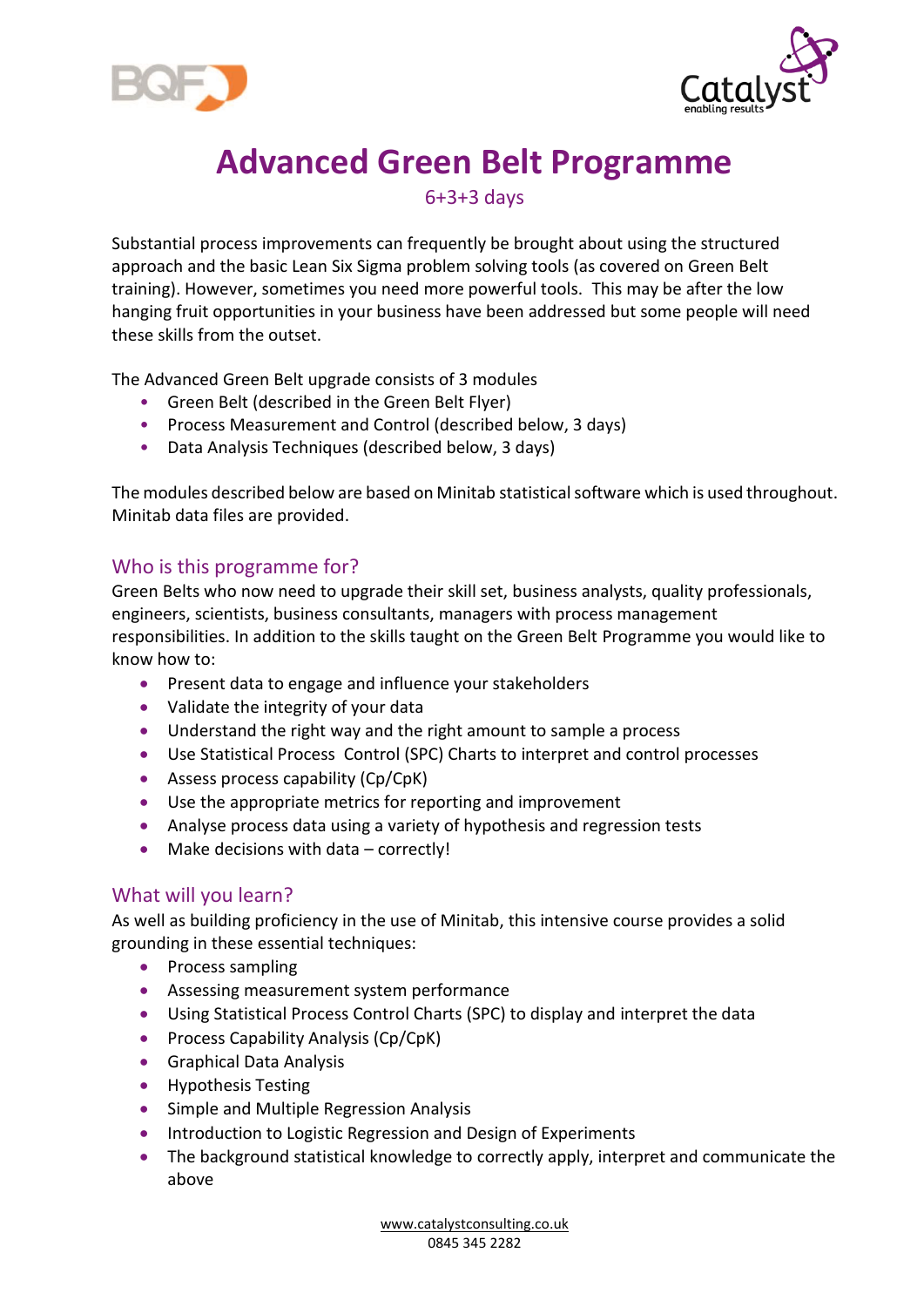



# Learning outcomes for your business

These powerful tools will enable your improvement projects to take performance to the next level and promote the development of a data based decision making in your organisation.

## Learning outcomes for your personal development

The ability to use data with confidence to understand and analyse processes and influence your colleagues. You can progress from here to Black Belt level by completing 2 remaining modules – Managing Change and Advanced Black Belt Tools.

# How can I take the Advanced Green Belt Upgrade?

The upgrade consists of two 3-day modules:

- Process Measurement and Control
- Data Analysis Techniques

The modules are available as an in-house training class – either physical or virtual. These modules are also available as an on-line programme with video material covering all the technical content including detailed follow along instructions on using and interpreting Minitab.

We cover the same content on our open training programme but in a slightly different configuration – *Data Driven Insights and Decisions* (4 days) and *Further Process Measurement and Analysis Techniques* (2 days).

## **Support Pack**

All classroom delegates receive

- 12 months access to Catalyst's online **Business Improvement Zone** over 200 short videos recorded live in the classroom covering the entire course content
- Printed and pdf copies of the course slides

Online delegates receive

- 12 months access to Catalyst's online **Business Improvement Zone** over 200 short videos recorded live in the classroom covering the entire course content
- Pdf copies of the course slides
- Access to a named tutor from the Catalyst team to support your learning

## **Follow-on Options**

You can upgrade from Advanced Green Belt to Lean Six Sigma Black Belt with two or three additional modules

- Facilitating and Leading Change
- Advanced Black Belt Tools
- Lean Six Sigma for Innovation and Design (Design for Six Sigma). This module is recommended but currently optional for BQF Black Belt certification

Other Options

• Project Coaching Support Service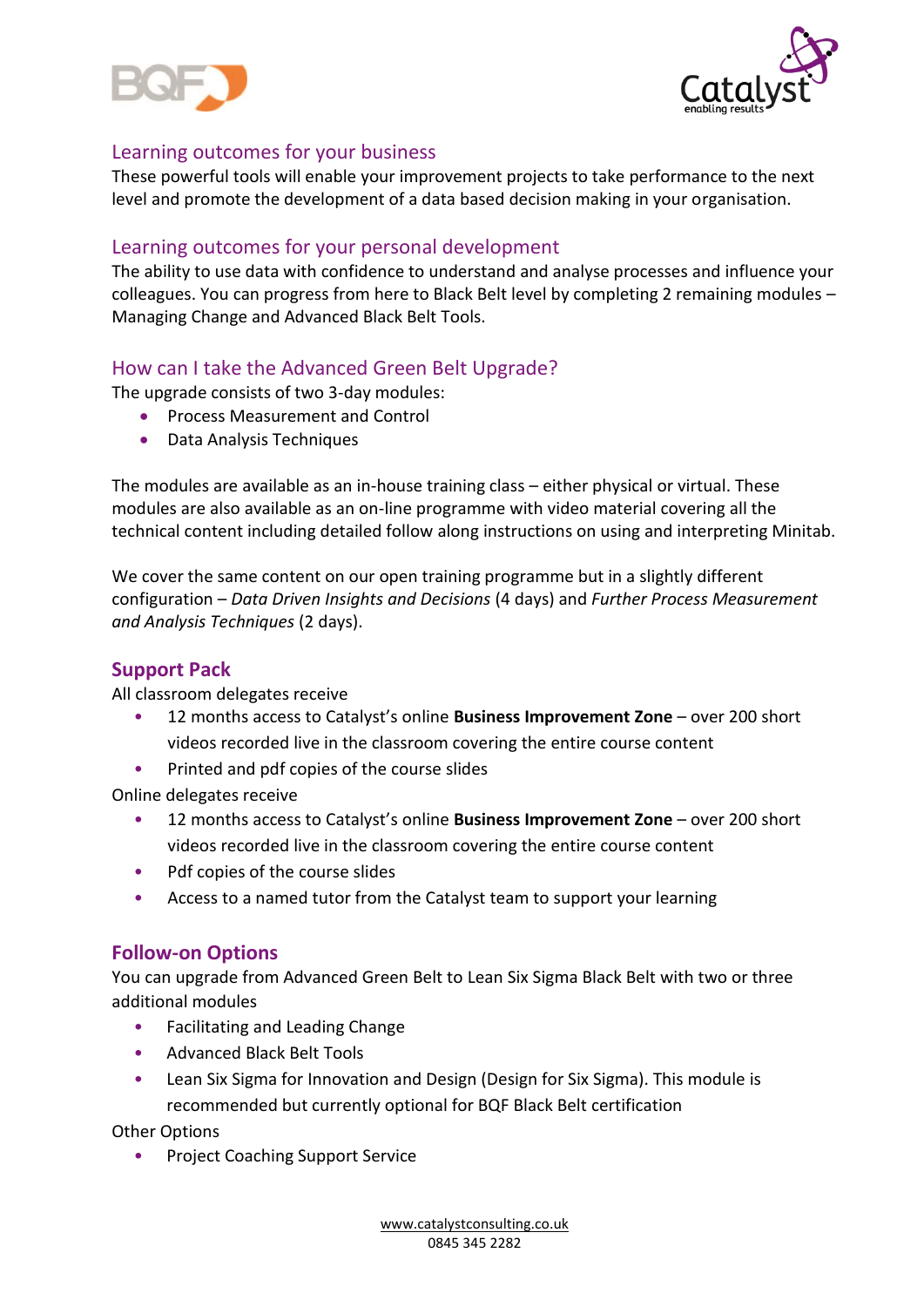



# **Process Measurement and Control Module Contents**

#### **Day 1**

- Introduction to Basic Statistics and Graphical Analysis using Minitab
- This session introduces Minitab and builds up your knowledge of the software (no previous experience required) using a case study. Tools include
	- o Frequency Plots
	- o Scatter Plots
	- o Pareto Charts
	- o Time Series Plots

#### **Day 2**

- Process Sampling with continuous and discrete (attribute and count) data
- Sample Size calculations for continuous and discrete data
- Measurement Systems Analysis
	- o Gauge R&R Study
	- o Attribute Agreement Analysis
- Recap of Understanding Variation and SPC, Tests for Special Causes
- Individuals (X-moving Range) SPC Charts
- Control Charts in Practice

#### **Day 3**

- Statistical Thinking
	- o The Normal Distribution
	- o Normality Testing
	- o Data Transformation and when to use it
	- o Introduction to p-values
	- o Central Limit Theorem
- Six Sigma Measures and Process Capability
	- o DPU/DPMO and determining number of opportunities
	- o Sigma Calculations
	- o Capability Indices (Cp/CpK, Z)
	- o Six Sigma Shift